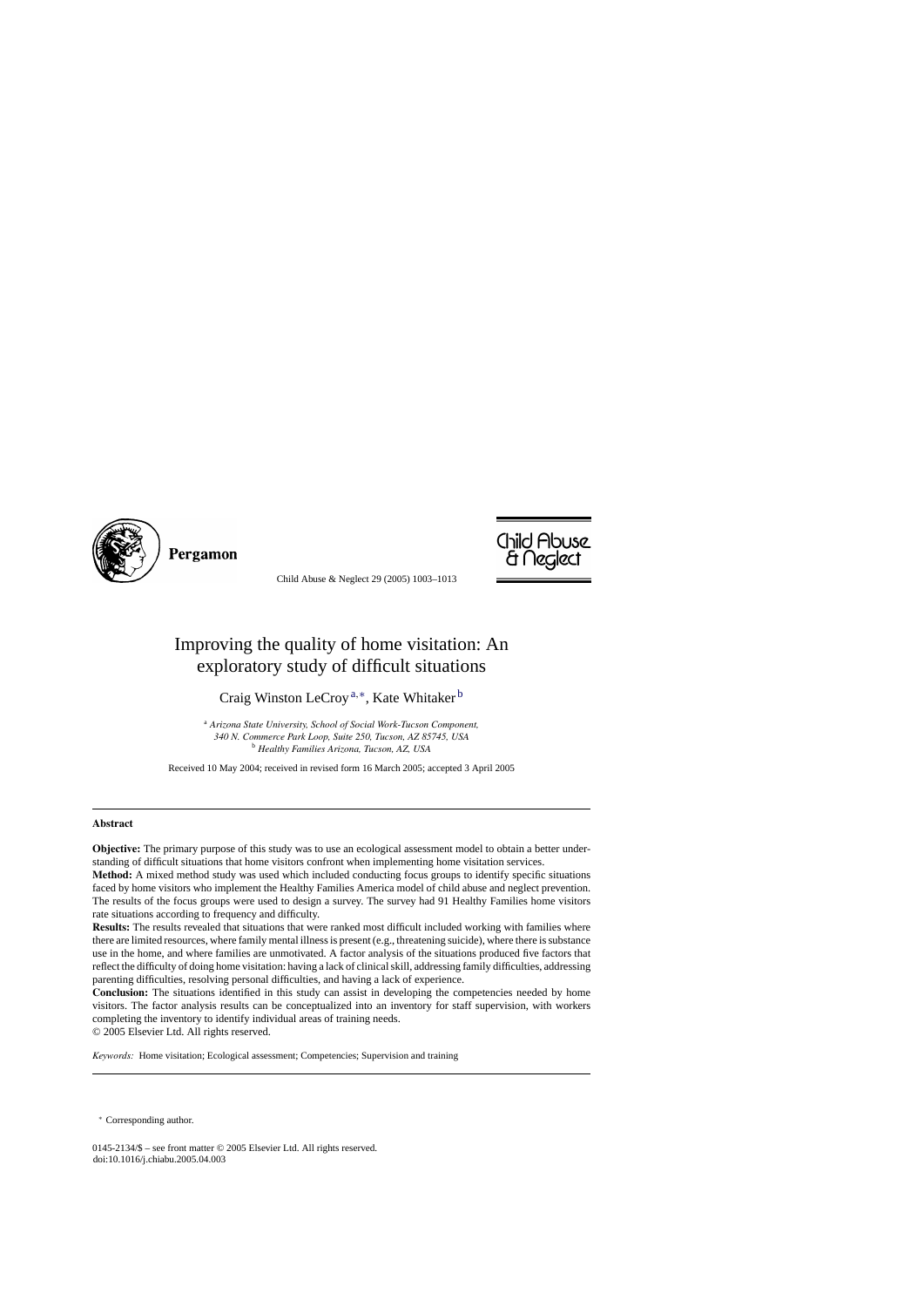Home visitation models have expanded in efforts to prevent child abuse and neglect. While there are clearly noted advantages to home visitation as a vehicle for service delivery, such services have continued to face a number of critical challenges. Perhaps most significant has been the challenge of demonstrating positive effects. Evaluations of home visitation programs have shown mixed results: some positive, others neutral, and some negative (see e.g., [Chaffin, 2004;](#page-9-0) [Daro & Harding, 1999;](#page-9-0) [Duggan et al., 1999, 2004;](#page-9-0) [Gomby, Culross, & Behrman, 1999;](#page-9-0) [Guterman, 2001;](#page-9-0) [Olds & Kitzman, 1993\).](#page-10-0)

While there will undoubtedly be continued discussions about the effectiveness of home visitation services, one of the most critical issues for the field is improving the quality of home visitation programs. A key finding from the comprehensive review of home visitation programs conducted by [Gomby et al. \(1999,](#page-9-0) [p. 24\)](#page-9-0) was that: "Existing home visitation programs should focus on efforts to enhance implementation and the quality of their services." Ultimately, better-implemented programs may produce stronger effects.

Understanding critical issues related to implementation, moreover, is likely to lead to enhanced program fidelity. This is important given that program fidelity has been increasingly recognized as a critical factor in examinations of program effectiveness [\(Blakely et al., 1987;](#page-9-0) [Dane & Schneider, 1998;](#page-9-0) [Duggan et](#page-9-0) [al., 2004;](#page-9-0) [Yoshikawa, Rosman, & Hsueh, 2002\).](#page-10-0) Home visiting programs rely on home visitors to build relationships and enhance the effectiveness of their work with families. If home visitors cannot deliver the program as intended, then there is no reason to believe the program would have the desired effect, that is, the integrity of the services will be compromised ([Hebbeler & Gerlach-Downie, 2002\).](#page-9-0)

Another aspect of program implementation and fidelity has to do with the various dynamics and environmental factors a home visitor encounters while working with families. With any given family, a home visitor is likely to face a number of critical decisions about how to handle program implementation. For instance, if home visitors go to the home and find mothers are not able to participate in the curriculum that day for a variety of reasons, what do they do? Should they continue with the delivery of the curriculum or set aside the work and address the mother's inability to focus? These day-to-day issues have received scant attention, yet are critical to the implementation of the programs. [Hebbeler and Gerlach-Downie](#page-9-0) [\(2002\)](#page-9-0) discuss the need to elucidate the "black box" of home visiting programs.

Discussions about implementation often focus on staffing. Recently, a question of interest has been whether these programs should be delivered by professional or paraprofessional workers ([McGuigan,](#page-10-0) [Katzev, & Pratt, 2003\)](#page-10-0). However, another direction suggested by the present study is to determine the necessary competencies and skills that home visitors must have, and how to train and supervise them in strengthening those competencies and skills. A beginning point for improving the training of home visitors and the quality of services is to obtain a better understanding of the difficulties in conducting home visits. This information can be used for building a set of competencies needed by home visitors to address those difficulties.

# **The development of the Difficult Situations Inventory**

Programs usually develop training agendas on the basis of face validity without any verification of the skills and abilities that are required as part of the work. Research is needed to identify what unique competencies are required of home visitors as a group because developing the content of supervision and training programs without first analyzing the performance problems of a population defeats the intent of helping home visitors interact effectively with their environments. [Lewin \(1939\)](#page-10-0) long ago argued the importance of the situation in understanding human behavior. He believed that any attempt to understand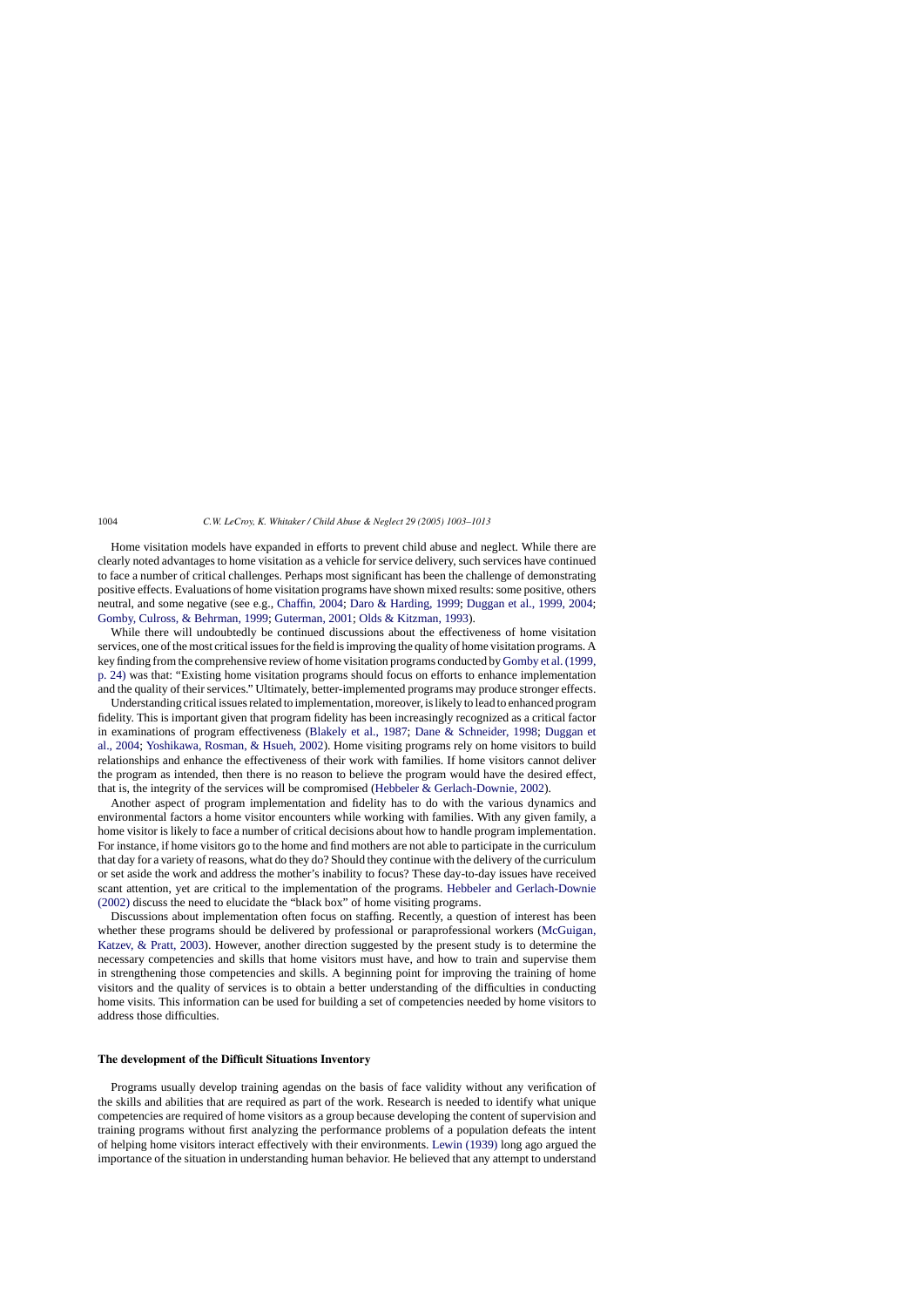behavior by studying the individual devoid of the environment in which he or she functions was inevitably incomplete.

Within a framework that acknowledges the environment, [Mischel \(1968, p. 10\)](#page-10-0) observed "the emphasis is on what a person *does* in situations rather than on inferences about what attributes he *has* more globally." From this conceptualization, one's environment places demands on a person that are experienced as problematic or difficult. The extent to which a person can effectively address those situations is determined by the skills and competencies he or she has to meet those environmental demands ([Goldfried](#page-9-0) [& D'Zurilla, 1969\).](#page-9-0) Problems occur when there is an imbalance between abilities or competencies and demands in the person-in-environment system. Therefore, the task is to match the person's competencies with the situational demands of the environment by establishing a balance in the system either through the promotion of competencies needed to meet the demands, or through decreasing or eliminating the environmental demands. Thus, the implication for supervision and training is clear: identifying problematic situations provides a framework for designing training and supervision to teach the skills needed to competently interact in the difficult situations.

The situational or environmental context is considered important because situations can contain subtle and complex factors that elicit poor performance. The situations themselves may contain critical information needed to understand how to develop competent responses. Furthermore, in understanding the role of situational variables, the development of a taxonomy of difficult situations is helpful. Two types of potential taxonomies that can be helpful include the frequency of problem situations and the level of difficulty in problem situations ([Goldfried & D'Z](#page-9-0)urilla, 1969). Home visitors ought to know how to respond to problem situations that come up more frequently, and should be able to respond to problem situations of varying difficulty since it is here that the demands of the situation may exceed their skills and abilities. In summary, the quality of home visitation depends on the competencies of the home visitor. Because previous studies have not addressed the skills and competencies needed for home visitation, this study sought a better understanding of difficult situations that confront home visitors to identify specific skills and competencies that can be used for training.

#### **Method**

A large and representative sample of common problem situations that are relevant and genuinely problematic for home visitors was identified through focus groups. Included were specific situations in which individuals must respond effectively to be considered "competent" [\(Goldfried & D'Zurilla,](#page-9-0) [1969\).](#page-9-0) Furthermore, these situations need to be "problematical" to the degree that how to respond is not immediately apparent.

At a statewide meeting of Healthy Families all home visitors present were invited to participate in the first part of the study. The Healthy Families Arizona program is part of the Healthy Families America network of home visitation programs. Healthy Families is a home-based, voluntary program serving primarily first-time families of newborns. Families that are identified as having significant risk factors such as poverty, being a single parent, or having a past history of abuse are recruited to participate in the program. It is designed to strengthen families during the first 5 years of a child's life.

Twenty focus groups were conducted to gather the situations. A total of 114 home visitors participated in the groups. In groups of about five to eight individuals, home visitors were given instructions to identify problem situations. Specifically, they were told to "make a list of difficult or challenging situations you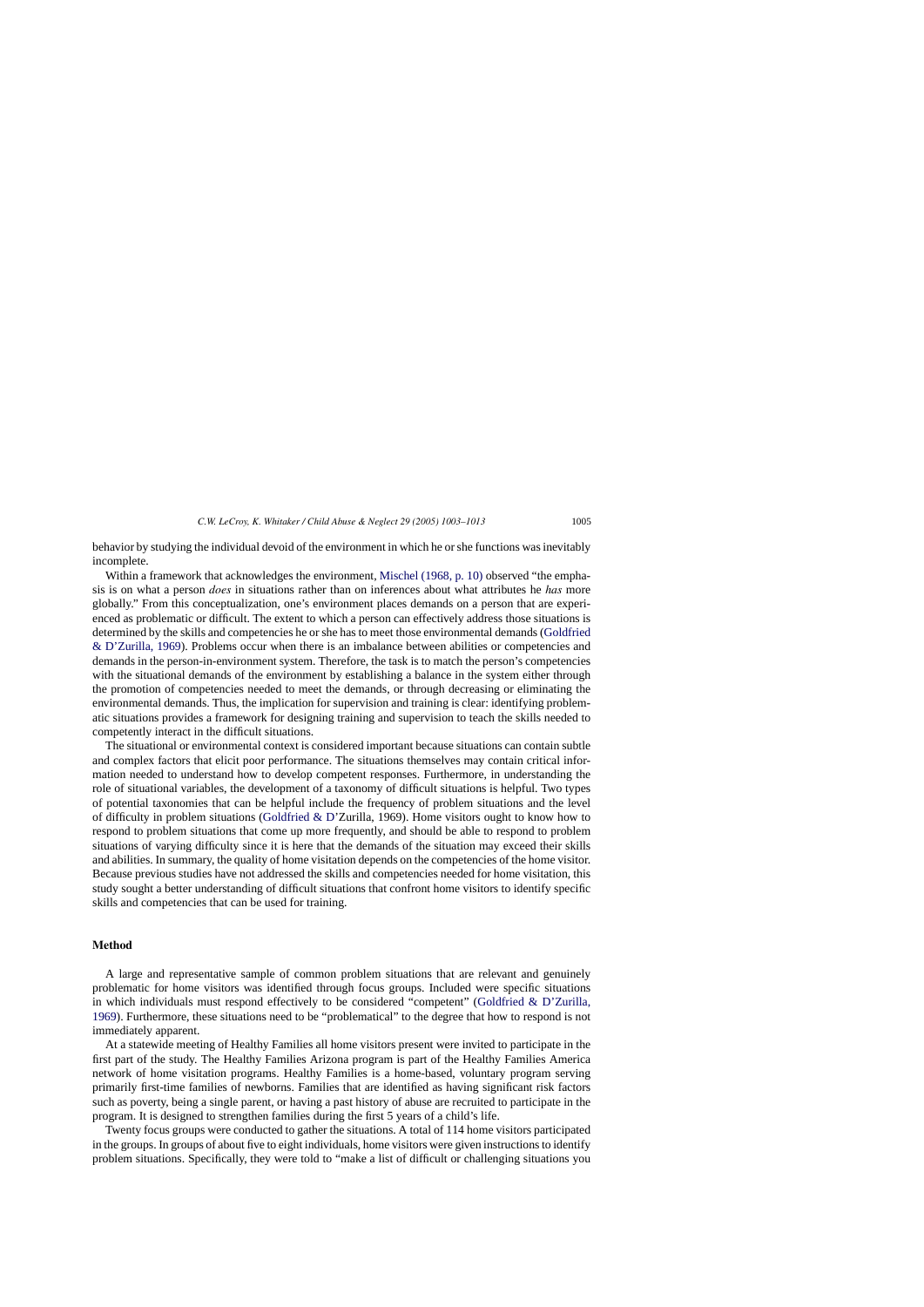have encountered, situations in which you were not sure what to do, situations that did not go well." After identifying difficult situations individually, focus group members worked together to elicit additional situations. Trained facilitators conducted the focus groups with a detailed set of instructions. Home visitors wrote situations down on index cards, and then the facilitator worked with the group to continue generating additional situations that were placed on a white board.

This process resulted in a large pool of problem situations that were generated by the focus groups participants.

Two researchers sorted and reviewed the situations. They worked independently and then made consensus decisions to establish the final pool of situations so that redundant items were eliminated and similar situations were combined into one. This produced a final list of 77 problem situations.

In the second part of the study, an inventory of the items was created in order to obtain ratings of the frequency and difficulty level associated with each of the 77 problem situations. Five-point Likert scales were used to rate the frequency and difficulty level of the situations. Situations were rated from very frequent  $(= 5)$  to rare  $(= 1)$  and from extremely difficult  $(= 5)$  to very easy  $(= 1)$ .

After conducting the focus groups and fashioning the situations into an inventory, the level of truly "difficult" situations that home visitors faced became more prominent. During the focus groups specific examples of difficulties that home visitors had faced were described. Because of this it was decided to also ask home visitors specific questions about their experiences with three critical problems: domestic violence, substance abuse, and mental illness.

The inventory was administered to a sample of home visitors. This sample was drawn from the universe of home visitors implementing the Healthy Families program in Arizona. Some of the home visitors who participated in the focus groups also completed the questionnaire. Mailed surveys were sent to site locations implementing the Healthy Families program. A total of 91 home visitors completed and returned the questionnaire by rating each situation and answering some demographic questions. This represents a 90% return rate.

Principal component analyses were used to explore the factor structure inherent in subjects' ratings of difficulty. This helped to determine if a meaningful taxonomy of problem situations was created. Results of these analyses were then used to form separate, unidimensional scales measuring home visitors' perceptions of problem situations across distinct aspects of their work. The principal components analysis used a varimax rotation and selected only those items that displayed simple structure. A screen plot was used to determine the number of factors. An IRB review panel from the Healthy Families program reviewed and approved the research design, questionnaires, and protocols for the study.

#### **Results**

The background characteristics of the 91 home visitors are presented in [Table 1. A](#page-4-0)ll home visitors were female, and while the majority of the sample was Caucasian (42%), there was also a large percentage of Hispanics (28.6%). The average age was 35.4 years old, and most of the home visitors had at least some college education (38.8% some and 45.9% college degrees). Most of the Bachelor's degrees were in human service fields such as social work, family studies, and psychology. Home visitors were fairly experienced, having done home visiting for an average of 3.8 years; 70.4% were themselves mothers.

[Table 2](#page-4-0) presents the top 15 problem situations rated to be difficult based on the mean ratings by home visitors. Perhaps surprisingly, the situation rated as most difficult was "working with limited resources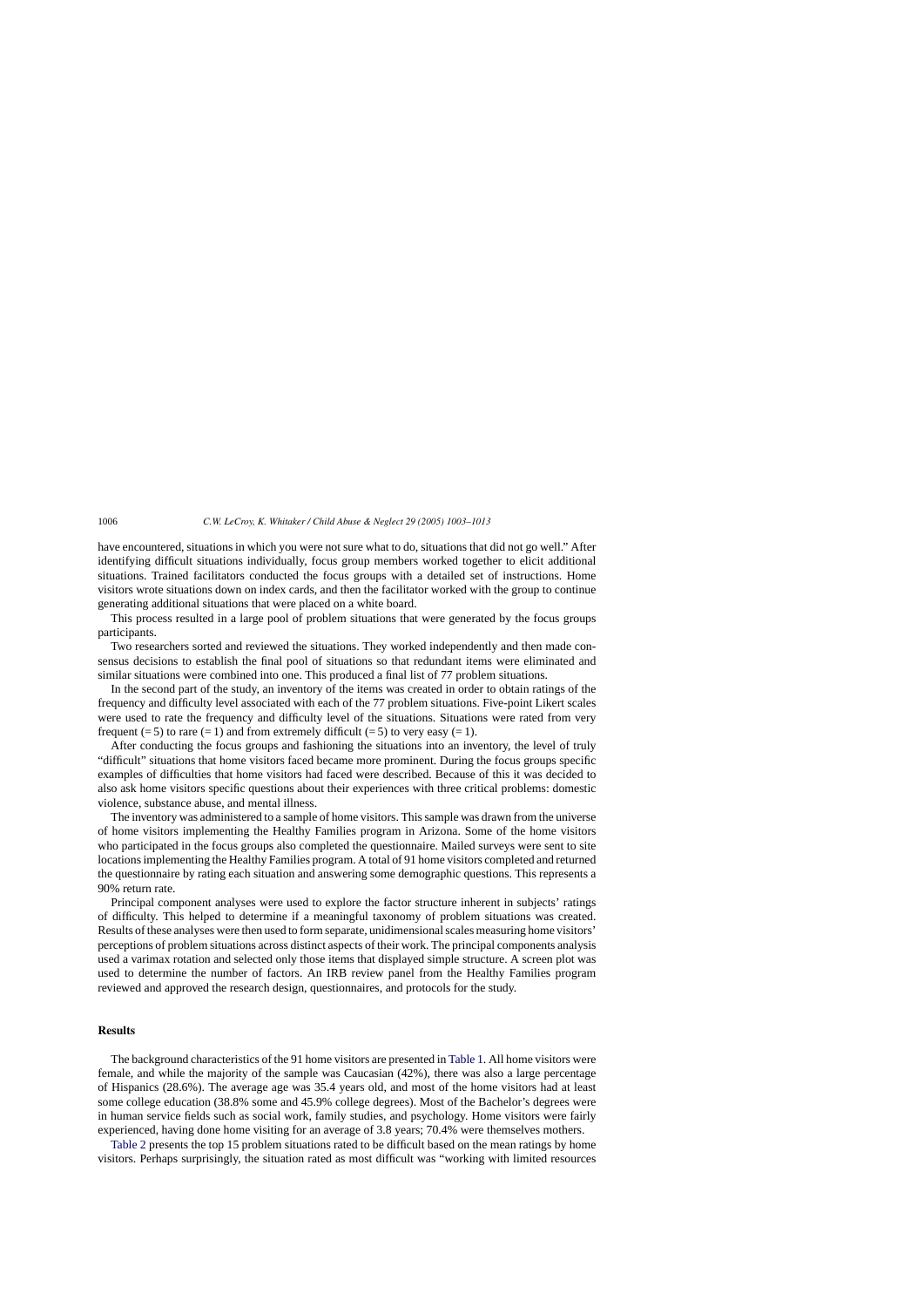| Characteristic                      | $\boldsymbol{N}$ | Percent | Mean | SD   |
|-------------------------------------|------------------|---------|------|------|
| Ethnicity                           |                  |         |      |      |
| Caucasian                           | 38               | 42.9    |      |      |
| Hispanic                            | 26               | 28.6    |      |      |
| African American                    | 4                | 4.4     |      |      |
| Asian American                      | 1                | 1.1     |      |      |
| Native American                     | 6                | 6.6     |      |      |
| Mixed race                          | 12               | 13.2    |      |      |
| Other                               | 4                | 4.4     |      |      |
| Age                                 |                  |         | 35.4 | 10.4 |
| Education                           |                  |         |      |      |
| HS graduate                         | 5                | 5.9     |      |      |
| Some college                        | 33               | 38.8    |      |      |
| Bachelor degree                     | 39               | 45.9    |      |      |
| Graduate degree                     | 8                | 9.4     |      |      |
| Length of time in position (months) |                  |         | 46.2 | 48.1 |
| Have children                       |                  |         |      |      |
| Yes                                 | 57               | 70.4    |      |      |

<span id="page-4-0"></span>Table 1 Demographic characteristics of the home visitors  $(N=91)$ 

to help parents." Home visitors were clearly frustrated in their attempts to provide (or connect families to) the kinds of services that families needed. In the focus groups home visitors described clear needs many families had and their inability to meet those needs through identification of specific resources, in particular, mental health services. The other situations suggesting clear difficulties were those in which substance use was present. Working with uncommitted or unmotivated families as well as safety issues

Table 2 Fifteen most difficult situations for home visitors

| <b>Situation</b>                                                     | Mean | SD   |
|----------------------------------------------------------------------|------|------|
| Limited resources to help parents                                    | 3.58 | 1.14 |
| Helping parents who threaten to commit suicide                       | 3.34 | 1.23 |
| One person in the home is under the influence of alcohol or drugs    | 3.34 | 1.33 |
| Working in the homes during the summer heat                          | 3.31 | 1.26 |
| When someone reports having given drugs or alcohol to children       | 3.31 | 1.26 |
| Responding to threats or dangerous behavior directed at home visitor | 3.19 | 1.46 |
| Working with uncommitted families                                    | 3.09 | 1.10 |
| Working with families that aren't motivated                          | 3.08 | 1.13 |
| Dealing with family members who show up under the influence          | 3.00 | 1.27 |
| Inability to contact parents                                         | 2.99 | 1.13 |
| Helping parents to change their parenting style                      | 2.98 | 1.13 |
| Family members who are not motivated because of alcohol or drugs     | 2.96 | 1.12 |
| Families who are in constant crisis                                  | 2.92 | 1.00 |
| Proving services in unsafe homes                                     | 2.89 | 1.23 |
| Addressing domestic violence                                         | 2.87 | 1.08 |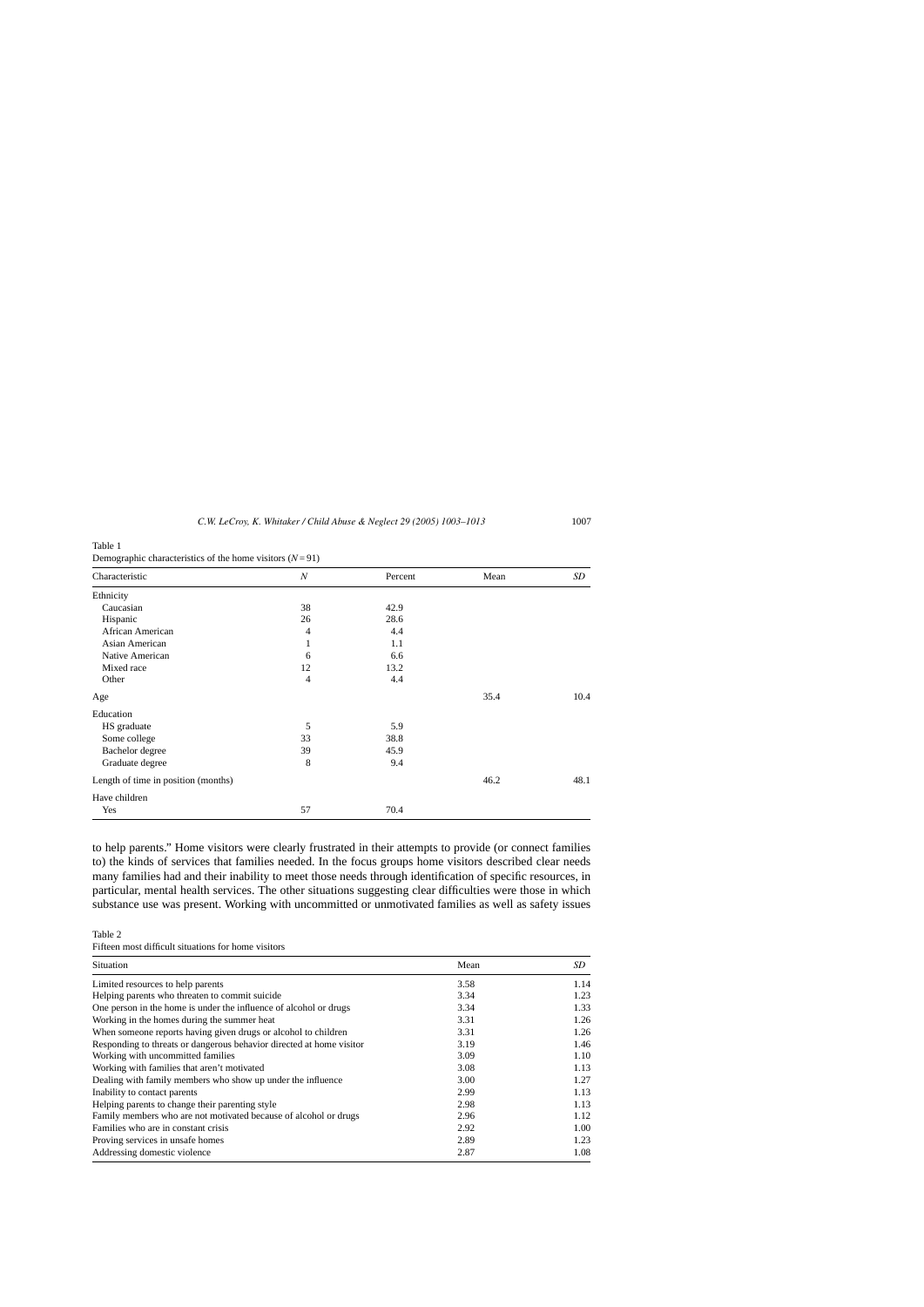| г<br>י |
|--------|
|--------|

Fifteen most frequent difficult situations for home visitors

| <b>Situation</b>                                            | Mean | SD.  |  |
|-------------------------------------------------------------|------|------|--|
| Working in homes during the summer heat                     | 3.97 | 1.26 |  |
| Working with limited resources to help parents              | 3.52 | 1.21 |  |
| Working with teenage mothers                                | 3.48 | 1.11 |  |
| Trying to create a confidential environment                 | 3.22 | 1.42 |  |
| Knowing what activities to do during a home visit           | 3.22 | 1.6  |  |
| Working with parent's whose decisions you don't agree with  | 3.19 | 1.18 |  |
| Working with families that aren't motivated                 | 3.19 | 1.18 |  |
| Working with parent's emotional feelings (like sadness)     | 3.18 | 1.10 |  |
| Helping families when they are experiencing a crisis        | 3.08 | 1.08 |  |
| Working with uncommitted family members                     | 3.07 | 1.23 |  |
| Working with parents who have different values              | 3.04 | 1.28 |  |
| Working with immature clients                               | 3.04 | 1.16 |  |
| Working with parents who are in denial about their problems | 2.98 | 1.24 |  |
| Trying to collaborate with other agencies                   | 2.98 | 1.24 |  |
| Inability to contact clients to set appointments            | 2.98 | 1.30 |  |

was also rated high on difficultly. Similarly, situations such as changing parenting styles and contacting parents were rated high on difficulty. Lastly, many of the situations identified as difficult revolved around addressing some of the more "clinical" aspects of working with families: substance use, suicide, domestic violence, and crisis situations.

Table 3 presents the top 15 problem situations rated to occur the most frequently by home visitors. The number one most frequent difficulty, "working in homes during the summer heat" is a problem situation most likely unique to the geographic region where the study was conducted (Arizona). Many of the other situations rated as frequent reflect different aspects of doing home visitation, such as work with teenage mothers, keeping the environment confidential, selecting activities for the home visit, working with parents whose decisions you do not agree with, working with unmotivated families and working with parent's expressed affect (e.g., sadness). In many respects these situations represent a broad diversity of problem situations that occur with a high level of frequency.

It is also noteworthy to examine items that are rated high on both difficulty and frequency. These problem situations include: working with families who are in constant crisis, working with limited resources to help parents, working with uncommitted family members, working with families that are not motivated, and working in homes during the summer heat.

[Table 4](#page-6-0) presents data on the percent of home visitors who reported to have experienced domestic violence, substance abuse, and mental illness (from their perception) in the last year and in the last 30 days. Overall, these three serious issues were common, over 80% of home visitors had confronted each of these difficult issues. When asked about the occurrence of these issues in the last 30 days over 60% of the home visitors had experienced working with families on at least one of these issues.

The analysis of the factor structure in the subjects' ratings of difficulty used eigenvalue plots. These plots suggested factor solutions for up to 18 different factors. This number was reduced to five factors by using factor loadings greater than .40, having greater than three items per factor, and clear interpretability of factors. Based on these criteria, analyses of the difficulty ratings yielded the five factors that explained 56.5% of the variance. [Table 5](#page-7-0) presents the factors and the items with their respective factor loadings.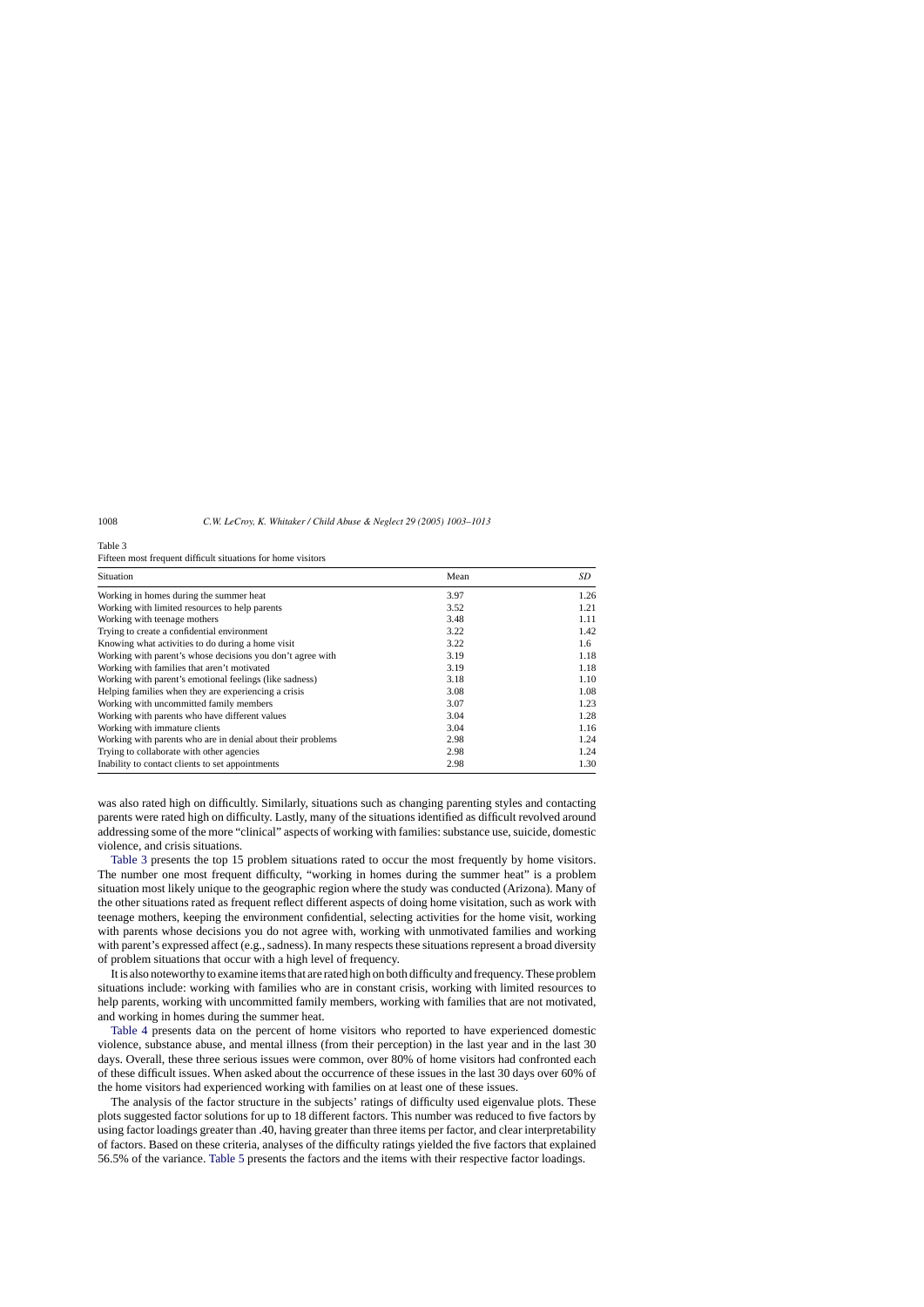| <b>Situation</b>    | Percent <sup>a</sup> | Mean <sup>b</sup> |
|---------------------|----------------------|-------------------|
| Domestic violence   |                      |                   |
| In the last year    | 81.8                 | 5.09(6.2)         |
| In the last 30 days | 64.6                 | 1.86(2.5)         |
| Substance abuse     |                      |                   |
| In the last year    | 82.7                 | 5.67(8.6)         |
| In the last 30 days | 67.5                 | 2.21(3.1)         |
| Mental illness      |                      |                   |
| In the last year    | 86.7                 | 4.84(5.2)         |
| In the last 30 days | 78.5                 | 2.70(3.1)         |
|                     |                      |                   |

<span id="page-6-0"></span>Table 4 Percent and mean number of serious difficulties faced by home visitors

<sup>a</sup> Percent of home visitors who have seen families with these problems.

**b** Standard deviation in parentheses.

The data for the reliability of the factors was based on internal consistency (coefficient alpha) for each scale. As [Table 6](#page-8-0) shows, all of the scales show adequate reliability ranging from .79 to .90, with the exception of the experience scale where the reliability was .56.

# **Discussion**

Using an ecological model of assessment, this study sought to understand the problematic situations home visitors face in conducting their work. The 15 most difficult and the 15 most frequent situations identified in this study provide a framework for designing supervision and training. Too often training and supervision have focused on personal characteristics of the home visitor deemed important to home visitation efficacy rather then on empirically derived contextual situations. Findings from the difficulty ratings can be used to conceptualize a training framework focused on working with difficult family issues, addressing domestic violence and substance abuse, and motivating families. The frequency ratings also provide a very direct agenda for training, for example, working with teenage mothers, knowing what activities to do during a home visit, working with families that are not motivated, and helping families when they are experiencing a crisis. Based on this research, these areas should become priorities for the training and supervision of home visitors.

Furthermore, many of these results suggest that home visitors may be overwhelmed by some of the complex situations they face. These findings suggest that in addition to the training and supervision that may be needed, an additional strategy may be to match the family's need with the appropriate level of home visitor background and training.

The factor analysis also suggests a way of conceptualizing an overall training effort. There were five factors identified as important and that can be thought of as core areas for training: lack of clinical skill, addressing family difficulties, addressing parenting difficulties, personal difficulties, and lack of experience. Moreover, the inventory developed could be used to individualize supervision, as workers could complete the inventory to identify areas they need the most help with.

Past studies and reviews [\(Gomby et al., 1999; Guterman, 2001;](#page-9-0) [McCurdy & Daro, 2001;](#page-10-0) [McGuigan et](#page-10-0) [al., 2003\)](#page-10-0) have noted lack of family retention as a critical issue in the delivery of home visitation services.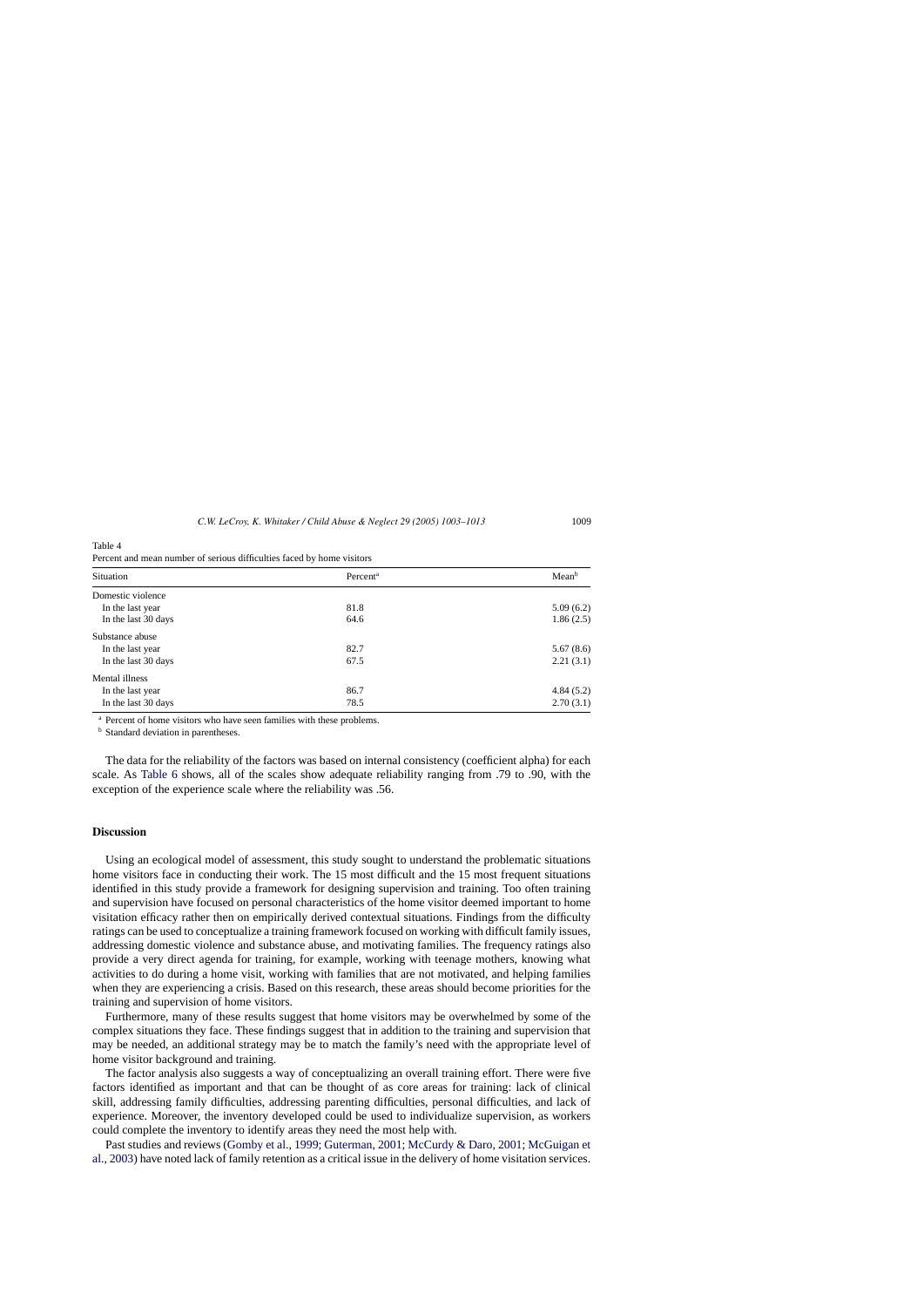# <span id="page-7-0"></span>1010 *C.W. LeCroy, K. Whitaker / Child Abuse & Neglect 29 (2005) 1003–1013*

#### Table 5

Factor analysis of difficult situations for home visitation

| Factor                                                                                              | Coefficient |
|-----------------------------------------------------------------------------------------------------|-------------|
| Factor 1: Lack of clinical skill                                                                    |             |
| Working with a family member when they are under the influence                                      | .79         |
| Dealing with a family member who shows up under the influence                                       | .77         |
| Working with families when you know there is alcohol or drug use in the home                        | .73         |
| Working with families when someone reports giving drug or alcohol to children                       | .72         |
| Working with parents who deny alcohol or drug use                                                   | .68         |
| Providing services in unsafe homes                                                                  | .64         |
| Inability to contact clients to set appointments                                                    | .62         |
| Working with parents not to change their parenting style                                            | .62         |
| Working with parents who are not motivated due to alcohol or drug problems                          | .60         |
| Working with clients who are forced to receive services                                             | .60         |
| Working with uncommitted clients                                                                    | .59         |
| Not knowing how to intervene when parents use physical punishment                                   | .48         |
| Dealing with polices or procedures that inhibit your progress                                       | .45         |
| Working with parents when they have disclosed alcohol or drug use                                   | .40         |
| Factor 2: Addressing family difficulties                                                            |             |
| Knowing how to respond to child abuse with a family                                                 | .72         |
| Addressing domestic violence with a family                                                          | .71         |
| Knowing how to respond to child neglect with a family                                               | .70         |
| Working with multiple social problems within a family                                               | .70         |
| Knowing when to report a family to CPS                                                              | .68         |
| Knowing how to respond to domestic violence                                                         | .63         |
| Knowing when to report a family to your supervisor                                                  | .54         |
| Using confrontation with families                                                                   | .51         |
| Helping parents who threaten to commit suicide                                                      | .46         |
| Factor 3: Addressing parenting difficulties                                                         |             |
| Working with families with limited understanding due to cognitive difficulties                      | .77         |
| Educating parents with mental health problems                                                       | .74         |
| Working with parents who have emotional feelings                                                    | .67         |
| Helping parents accept children 'the way they are'                                                  | .65         |
| Working with limited resources to help parents                                                      | .61         |
| Finding strengths in families that you can use                                                      | .46         |
| Working with extended family members                                                                | .42         |
| Factor 4: Personal difficulties                                                                     |             |
| Dealing with personal frustration and failed efforts to help                                        | .74         |
| Working with parents who have different values from your own                                        | .72         |
| Working with parents regarding their sexual orientation                                             | .65         |
| Trying to collaborate with other agencies                                                           | .64         |
| Making a successful referral for additional services                                                | .60         |
|                                                                                                     |             |
| Working with parents whose decisions you don't agree with<br>Not understanding cultural differences | .57<br>.58  |
| Feeling uncomfortable with the required paperwork                                                   | .54         |
|                                                                                                     |             |
| Factor 5: Lack of experience                                                                        |             |
| Knowing what activities to do in a home visit                                                       | .60         |
| Knowing how to intervene when problems arise                                                        | .58         |
| Not having enough experience to help parents                                                        | .53         |
| Not having enough experience to address mental health problems                                      | .50         |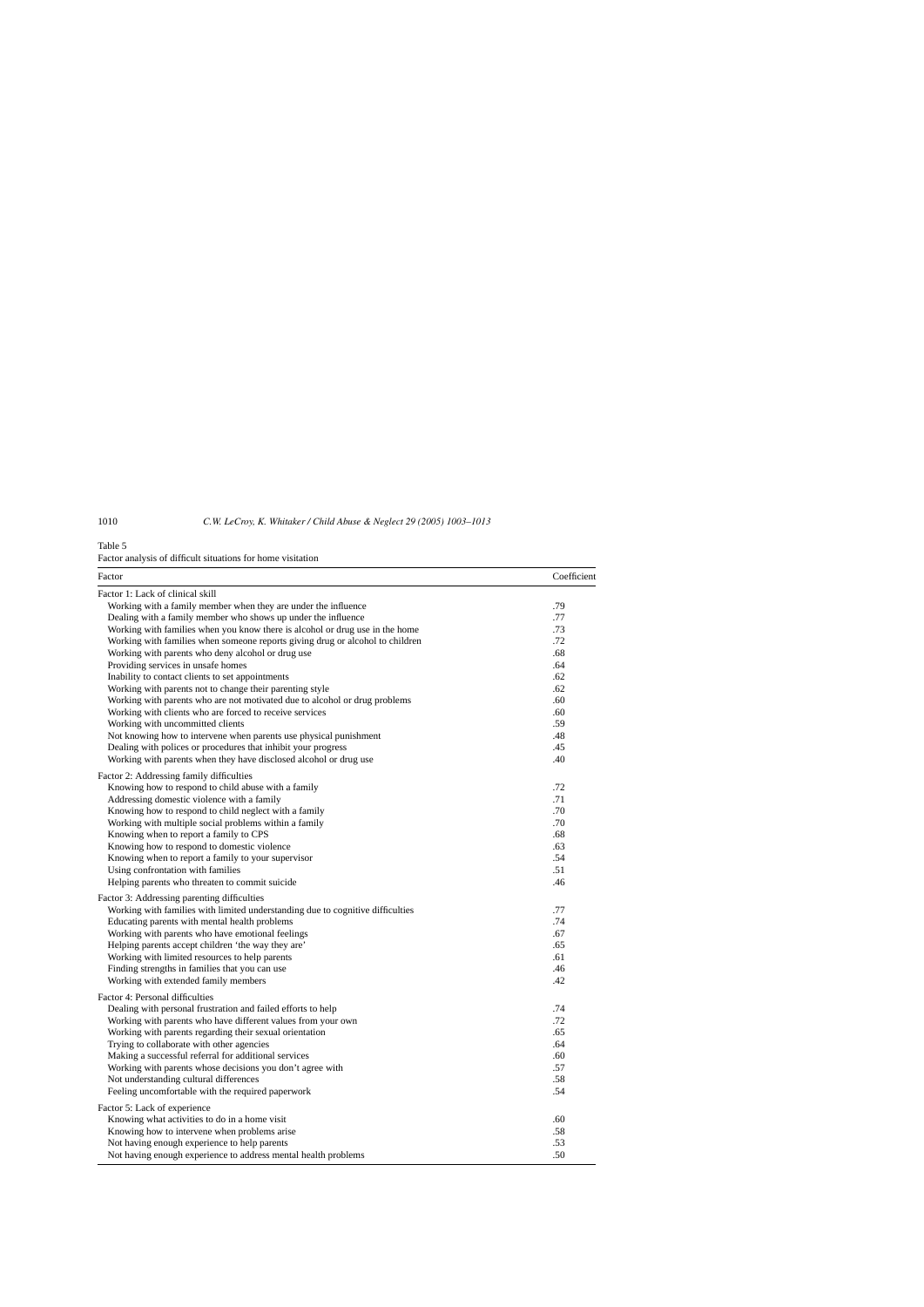| Factor                 | Number of items | Reliability |
|------------------------|-----------------|-------------|
| Lack of clinical skill | 14              | .90         |
| Family difficulties    |                 | .88         |
| Parenting difficulties |                 | .79         |
| Personal difficulties  | ◠               | .80         |
| Lack of experience     |                 | .56         |

<span id="page-8-0"></span>Table 6 Reliability scores for factors

This study puts urgency on family retention because in many cases there was a serious level of need identified (i.e., high rates of domestic violence, substance abuse, and mental illness). Indeed, the findings suggest that supervision, training, and matching families and workers be re-examined as the types of difficult situations suggest that frequent consultation with supervisors may be critical. How best to serve these higher priority families should be explored by programs and future research.

While some may see the need for more advanced degrees as a solution to the complexity facing home visitors, a focus on competencies may also be fruitful. Many of the difficult issues are context-specific and advanced trained specialists may be no better at addressing these issues. Instead, more complete training curricula focused on competencies needed for effective home visitation may be the preferred alternative. Research by [Bigelow and Lutzker \(2000\)](#page-9-0) found that when home visitors were given additional training there were clear improvements in their work.

Training is often focused on providing information rather than developing specific competencies in home visitors. For example, knowing about the dynamics of substance abuse is one thing, but having attained competencies and skills to respond to a substance abuse situation may be entirely different.

#### *Limitations of the study*

This study is a beginning attempt to provide an in-depth understanding of the process of doing home visitation. While providing important new information about the difficulties of home visitation there are important limitations to the study. Most importantly, the study represents only one small sample of home visitors and from only one part of the country. It is not clear whether these same results would be replicated with a different sample of home visitors. In addition, the factor analysis was conducted on a smaller number of participants than is desired, and these results could be influenced by the small sample size.

#### *Implications for practice*

The impact of home visitation may be improved by addressing the specific skills and competencies needed for home visitation. Because of the complex situations that home visitors confront a competencybased method of training is needed. The situations identified can be used by home visiting programs as part of a training program. The factors identified can be used as either a focus of supervision or as an inventory to assess the home visitor's skills.

These results also suggest that stronger links to mental health agencies and services are needed. At present, most home visitors operate in isolation from ancillary services. Forging a stronger link to other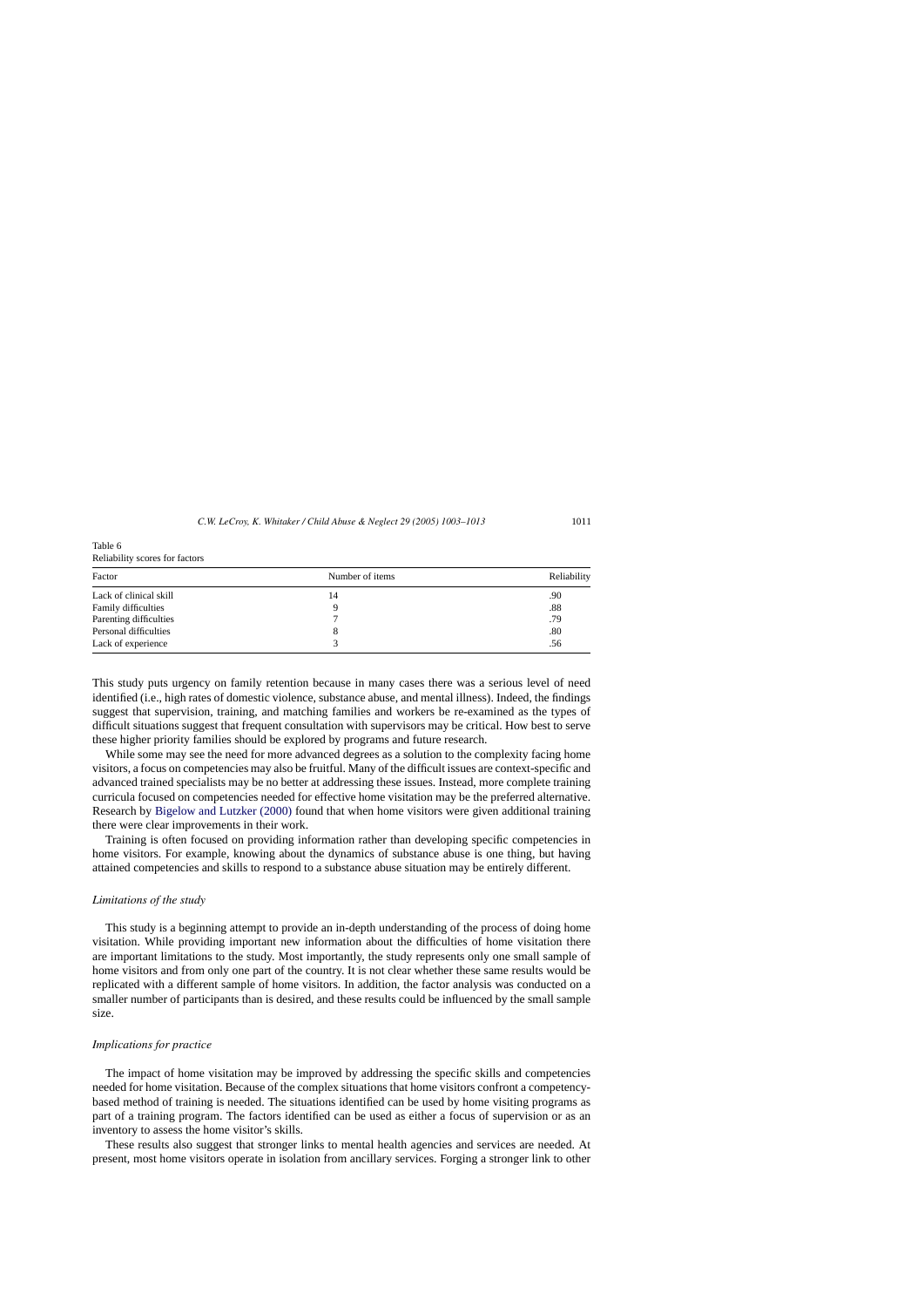<span id="page-9-0"></span>agencies may create more leverage for home visitors to obtain the mental health services needed by families. Also, because of the seriousness of the difficult situations many home visitors confront, these results suggest the importance of home visitors knowing when to refer a family for additional intervention. Some home visiting programs have explored the possibility of adding "clinical specialists" to their staff in order to meet more completely the mental health needs of families. Alternately, staff supervisors with advanced clinical training (e.g., M.S.W., Ph.D.) could provide regular case consultations.

# *Conclusion*

The implementation of home visitation services can be improved by understanding the specific skills and competencies required in delivering home visitation services. It is not enough for a home visitation model to utilize training and increased supervision; it needs to identify specific competencies that relate directly to the context of home visiting. If home visitors acquire these competencies, receive increased supervision, and obtain on-going training in working with families, outcomes of home visiting are likely to increase, and perhaps, broaden to other areas of influence.

#### **Acknowledgments**

The authors would like to acknowledge helpful comments from Karen McCurdy, Debra Daro, and Barbara Hanna Wasik on an early draft of this paper.

## **References**

- Bigelow, K. M., & Lutzker, J. R. (2000). Training parents at risk or reported for child abuse and neglect to identify and treat their children's illnesses. *Journal of Family Violence*, *15*, 311–330.
- Blakely, C. H., Mayer, J. P., Gottschalk, R. G., Schmitt, N., Davidson, W. S., Roitjman, D. B., & Emshoff, J. G. (1987). The fidelity-adaptation debate: Implications for the implementation of public sector social programs. *American Journal of Community Psychology*, *15*, 253–268.
- Chaffin, M. (2004). Is it time to rethink Healthy Start/Healthy Families? *Child Abuse & Neglect*, *28*, 589–595.
- Dane, A. V., & Schneider, B. H. (1998). Program integrity in primary and early secondary prevention: Are implementation effects out of control? *Clinical Psychology Review*, *9*, 27–43.
- Daro, D., & Harding, K. A. (1999). Healthy families America: Using research to enhance practice. *Future of Children*, *9*, 152–176.
- Duggan, A., Fuddy, L., Burrell, L., Higman, S. M., McFarlane, E., Windham, A., & Sia, C. (2004). Randomized trial of a statewide home visiting program to prevent child abuse: Impact in reducing parental risk factors. *Child Abuse & Neglect*, *28*, 623–643.
- Duggan, A. K., McFarlane, E. C., Windham, A. M., Rohde, L. A., Salkever, D. S., Fuddy, L., Rosenberg, L. A., Buchbinder, S. B., & Sia, C. C. J. (1999). Evaluation of Hawaii's Healthy Start program. *Future of Children*, *9*, 66–90.
- Goldfried, M. R., & D'Zurilla, T. J. (1969). A behavioral-analytic model for assessing competence. In C. D. Spielberger (Ed.), *Current topics in clinical and community psychology* (pp. 61–83). New York: Academic Press.
- Gomby, D. S., Culross, P. L., & Behrman, R. E. (1999). Home visiting: Recent program evaluations—analysis and recommendations. *The Future of Children*, *9*, 4–26.
- Guterman, N. B. (2001). *Stopping maltreatment before it starts*. Thousand Oaks, CA: Sage Publishing.
- Hebbeler, K. M., & Gerlach-Downie, S. G. (2002). Inside the black box of home visiting: A qualitative analysis of why intended outcomes were not achieved. *Early Childhood Research Quarterly*, *17*, 28–51.